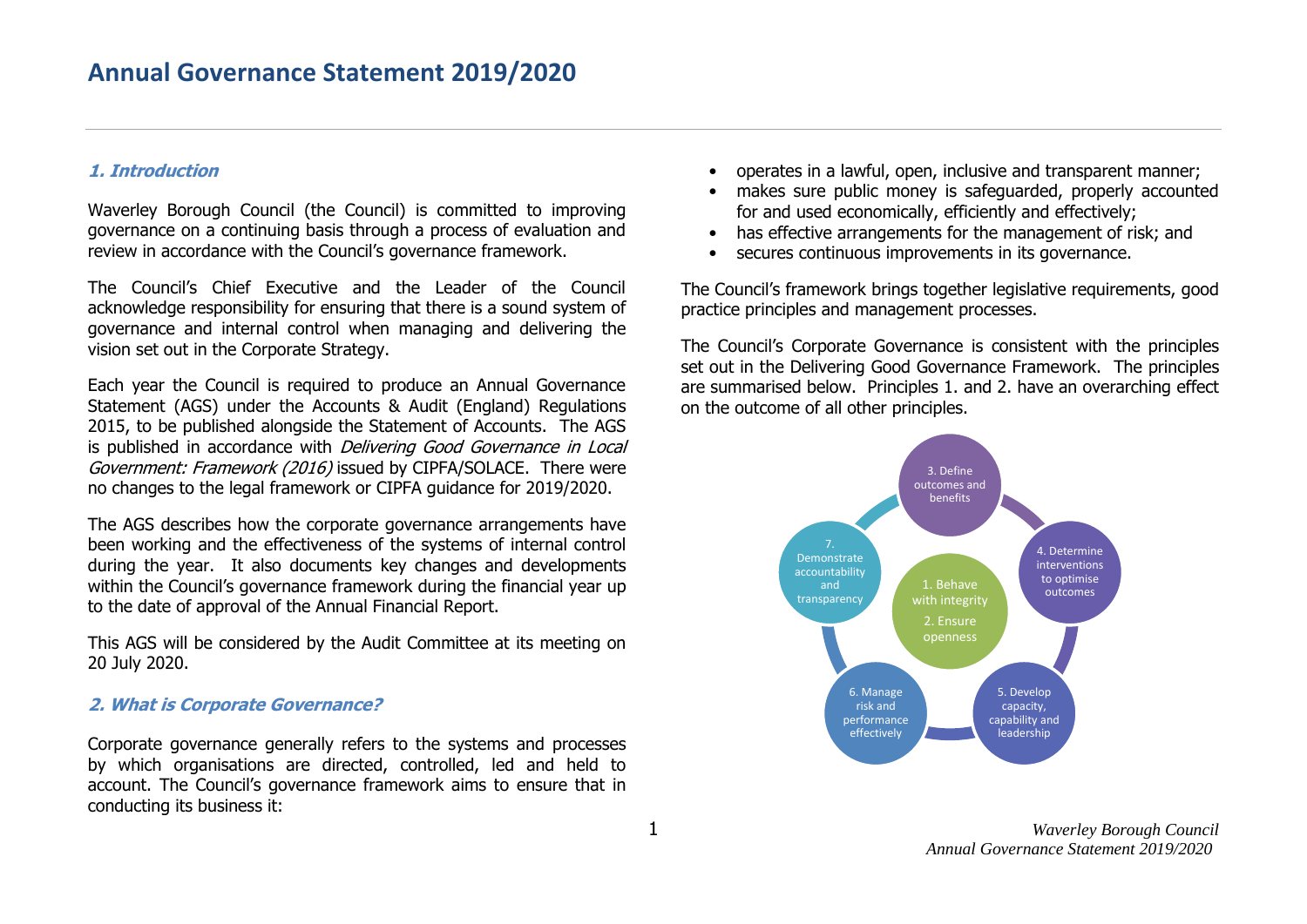## **3. The Principles – A Summary**

| Principle 1 - Behaving with integrity, demonstrating strong commitment to ethical values, and respecting the rule of law.<br>• Having codes of conduct which define standards of behaviour for Councillors and all staff, supported by more detailed policies for ethical values<br>such as whistleblowing and conflicts of interest.<br>• Ensuring compliance with relevant laws and regulations, internal codes, policies and procedures.<br>Ensuring effective arrangements are in place for the discharge of the Monitoring Officer function. |
|---------------------------------------------------------------------------------------------------------------------------------------------------------------------------------------------------------------------------------------------------------------------------------------------------------------------------------------------------------------------------------------------------------------------------------------------------------------------------------------------------------------------------------------------------|
|                                                                                                                                                                                                                                                                                                                                                                                                                                                                                                                                                   |
|                                                                                                                                                                                                                                                                                                                                                                                                                                                                                                                                                   |
|                                                                                                                                                                                                                                                                                                                                                                                                                                                                                                                                                   |
|                                                                                                                                                                                                                                                                                                                                                                                                                                                                                                                                                   |
| Principle 2 - Ensuring openness and comprehensive stakeholder engagement.                                                                                                                                                                                                                                                                                                                                                                                                                                                                         |
| • Demonstrating, documenting and communicating the Council's commitment to openness and accountability in acting in the public interest.<br>Establishing clear channels of communication with the community and other stakeholders, and encouraging open consultation.<br>• Ensuring an effective scrutiny function is in place.                                                                                                                                                                                                                  |
| Principle 3 - Defining outcomes in terms of sustainable economic, social and environmental benefits.                                                                                                                                                                                                                                                                                                                                                                                                                                              |
| • Developing and communicating a vision which specifies intended outcomes for residents and service users and is used as a basis for planning.                                                                                                                                                                                                                                                                                                                                                                                                    |
| Principle 4 - Determining the interventions necessary to optimise the achievement of the intended outcomes.                                                                                                                                                                                                                                                                                                                                                                                                                                       |
| • Translating the vision into courses of action for the Council, its partnerships and collaborations.                                                                                                                                                                                                                                                                                                                                                                                                                                             |
| • Reviewing the effectiveness of the decision-making framework, including delegation arrangements and robustness of information.                                                                                                                                                                                                                                                                                                                                                                                                                  |
| • Quarterly performance monitoring of services and projects to ensure the Council achieves its agreed vision as planned.                                                                                                                                                                                                                                                                                                                                                                                                                          |
| Principle 5 - Developing the Council's capacity, including the capability of its leadership and the individuals within it.                                                                                                                                                                                                                                                                                                                                                                                                                        |
| • Defining clearly the roles and responsibilities of Councillors and Officers, with protocols to ensure shared understanding of roles.<br>• Providing inductions, training and development to give all the appropriate skills, knowledge, and support to fulfil their roles and responsibilities.<br>Ensuring effective arrangements are in place for the discharge of the Head of Paid Service function.                                                                                                                                         |
| Principle 6 - Managing risks and performance through robust internal control and strong public financial management.                                                                                                                                                                                                                                                                                                                                                                                                                              |
| • Risk Management is an integral part of all activity and is considered in decision making in accordance with the Council's Risk Appetite Statement.<br>• Service delivery is monitored through financial management review and quarterly reporting to ensure service plan delivery is on target.<br>• Internal controls are independently reviewed by Internal Audit when carrying out assessments of key activity areas.                                                                                                                        |
| Principle 7 - Implementing good practices in transparency, reporting and audit to deliver effective accountability.                                                                                                                                                                                                                                                                                                                                                                                                                               |
| • Meetings and decisions are available on the Council's website along with other information such as quarterly performance reviews.<br>• Undertaking the core functions of an Audit Committee to provide good governance.<br>• The Council provides timely support, information and responses to external auditors and properly considers audit findings and recommendations.                                                                                                                                                                     |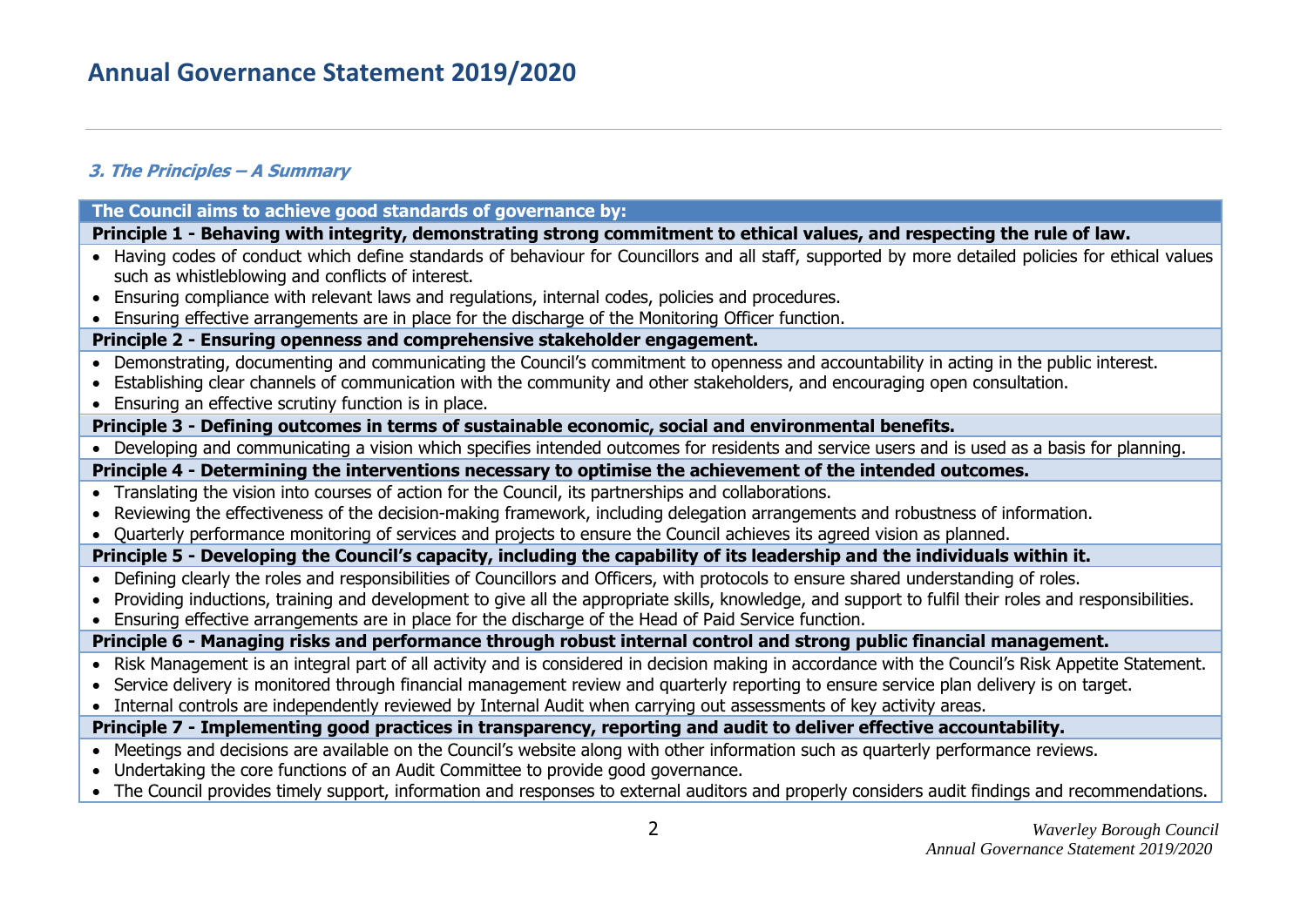# **Annual Governance Statement 2019/2020**

## **4. How do we know our arrangements are working?**

#### **Corporate Governance requires providing assurances on:**

- Delivery of Corporate Strategy priorities
- Services being delivered economically, efficiently and effectively
- Management of risk
- Financial planning and performance
- **•** Effectiveness of internal controls
- Community engagement and public accountability
- Shared service governance
- Project management and project delivery
- Procurement processes
- Roles and responsibilities of Councillors and Officers
- Standards of conduct and behaviour
- Training and development of Councillors and Officers
- Compliance with laws and regulations, internal policies and procedures
- Secure and comprehensive record keeping

## **The Council gains assurance through having:**

- Constitution (including Scheme of Delegation to Officers)
- Democratic arrangements Council, Executive, Overview & Scrutiny Committees, Audit Committee and Standards Committee
- Head of Paid Service, Monitoring Officer and Chief Finance Officer
- Management Board and Senior Management Team
- Corporate Strategy and service plans
- Medium Term Financial Strategy
- Financial Regulations
- Contract Procurement Rules
- Capital Strategy
- Performance management framework (regular reporting)
- Risk management framework
- Project management methodology
- Customer Service Strategy
- Complaints system
- HR policies and procedures
- Whistleblowing and other countering fraud arrangements
- Member and Officer training and development
- Internal and External audit scrutiny
- Ongoing review of governance
- External reviews and inspectorate reports
- Customer feedback
- Staff surveys
- Community consultations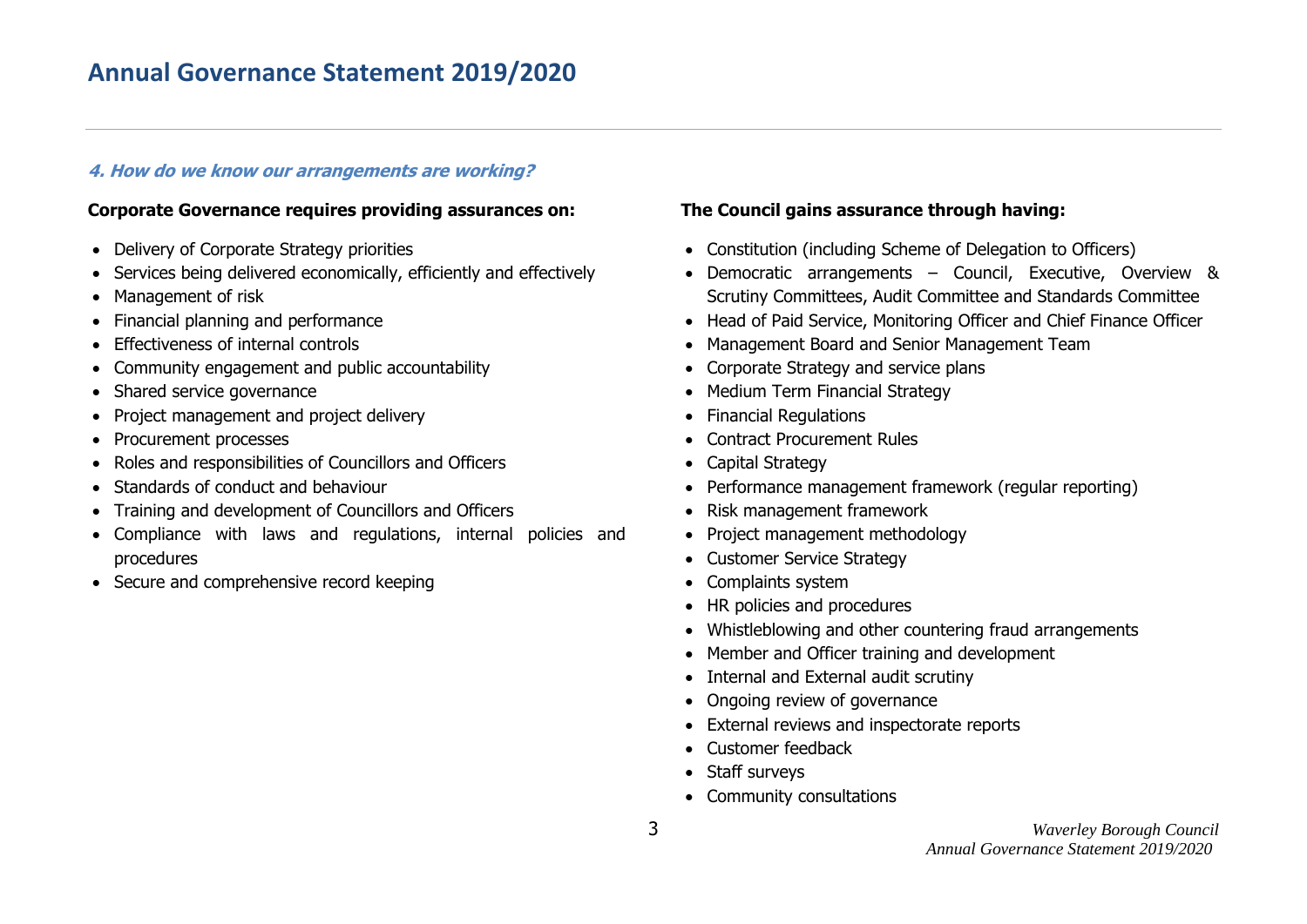### **5. The Council: How it works**

All Councillors meet together as the Full Council six times a year. All meetings are open to public but occasionally some items subject to confidentiality rules are held in exempt session.

The conduct of the Council's business is defined by formal procedures and rules, which are set out in the Constitution. The Constitution also explains the roles and responsibilities of the Executive, Audit, Overview & Scrutiny and Officer functions.

The 'Scheme of Delegation to Officers' sets out the basis on which Officers may take decisions under delegated authority. The Council also follows codes of Financial Management and Procurement and maintains codes of conduct for Councillors and Officers.

The Chief Executive is the Council's Head of Paid Service and is responsible for how the Council operates. The Chief Executive is assisted by the Management Board. The Council is required to appoint a Monitoring Officer whose role includes ensuring that decision making is lawful and fair.

The Council and its decisions are open and accessible. All reports requiring a decision are considered by appropriately qualified legal and finance staff before being considered by relevant decision-making forums.

In meeting the requirements of the Local Government Transparency Code 2015 the Council has also published on its website a wide range of open data and information.



- Licensing considers issues relating to taxis, entertainment, alcohol, food premises and miscellaneous licensing functions.
- Planning makes decisions on development control issues, including applications for planning permission.
- Standards independent committee responsible for member conduct and the constitution.
- Audit independent committee responsible for issues of audit, risk and governance.
- Overview and Scrutiny intended to help develop and review policy and holding the Executive to account publicly by callingin and scrutinising decisions made by the Executive.
- Executive appointed by the Leader, responsible for proposing new policy, putting the budget to the Council and implementing and delivering the agreed policy framework and budget.
- Council 57 elected Councillors, covering 29 wards. Appoints the Overview & Scrutiny and other committees. Approves the policy and strategic framework and budget.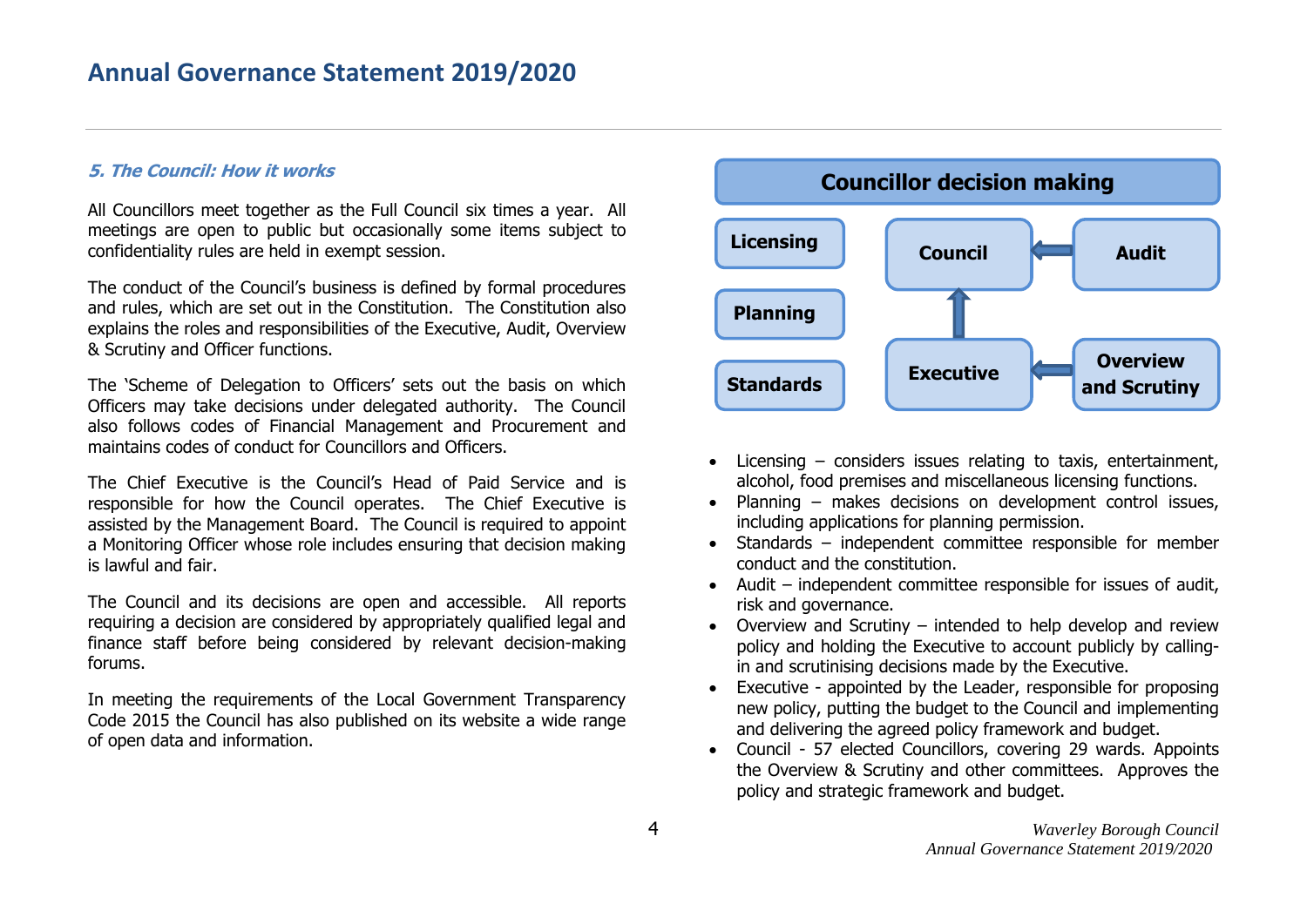#### **5.1 Changes in governance during the year**

At the Annual Full Council meeting on 21 May 2019, The Council elected a new Leader of the Council, Mayor and Deputy Mayor and agreed the nominations to the principal committees and area planning committees for the 2019/2020 year. The new Leader of the Council made eight appointments to the Executive, including a Deputy Leader. Following the death of one councillor and the resignation of one councillor from the conservative group, Council reviewed the allocation of seats again at the meeting of Full Council on 10 December 2019 and will be reviewed again in light of By-Election result.

The Council has initiated a project to review its governance arrangements, with the aim of ensuring these are transparent, accountable inclusive and efficient.

#### **Corporate Strategy**

The Council adopted a new Corporate Strategy for 2019-2023 in September 2019. The Corporate Strategy provides the Council with direction, priorities and key objectives. Objectives are being delivered through annual service reviews agreed with Members and monitored and reported regularly.

#### **5.2 Resolution of significant governance issues in 2018/2019**

**Statutory Challenges** – In October 2018, two linked High Court Challenges against the Council's Local Plan and a further challenge against the Secretary of State's decision to grant planning permission for a settlement of 1,800 homes at Dunsfold Aerodrome were successfully defended by the Council. The High Court dismissed all claims in November 2018. That decision, insofar as it relates to the Local Plan, was appealed by the Claimants in the Court of Appeal. An appeal hearing took place in the in June 2019 and the Court of Appeal dismissed the appeals in a decision handed down in October 2019. There was no appeal against the High Court's decision regarding the Dunsfold Aerodrome planning permission.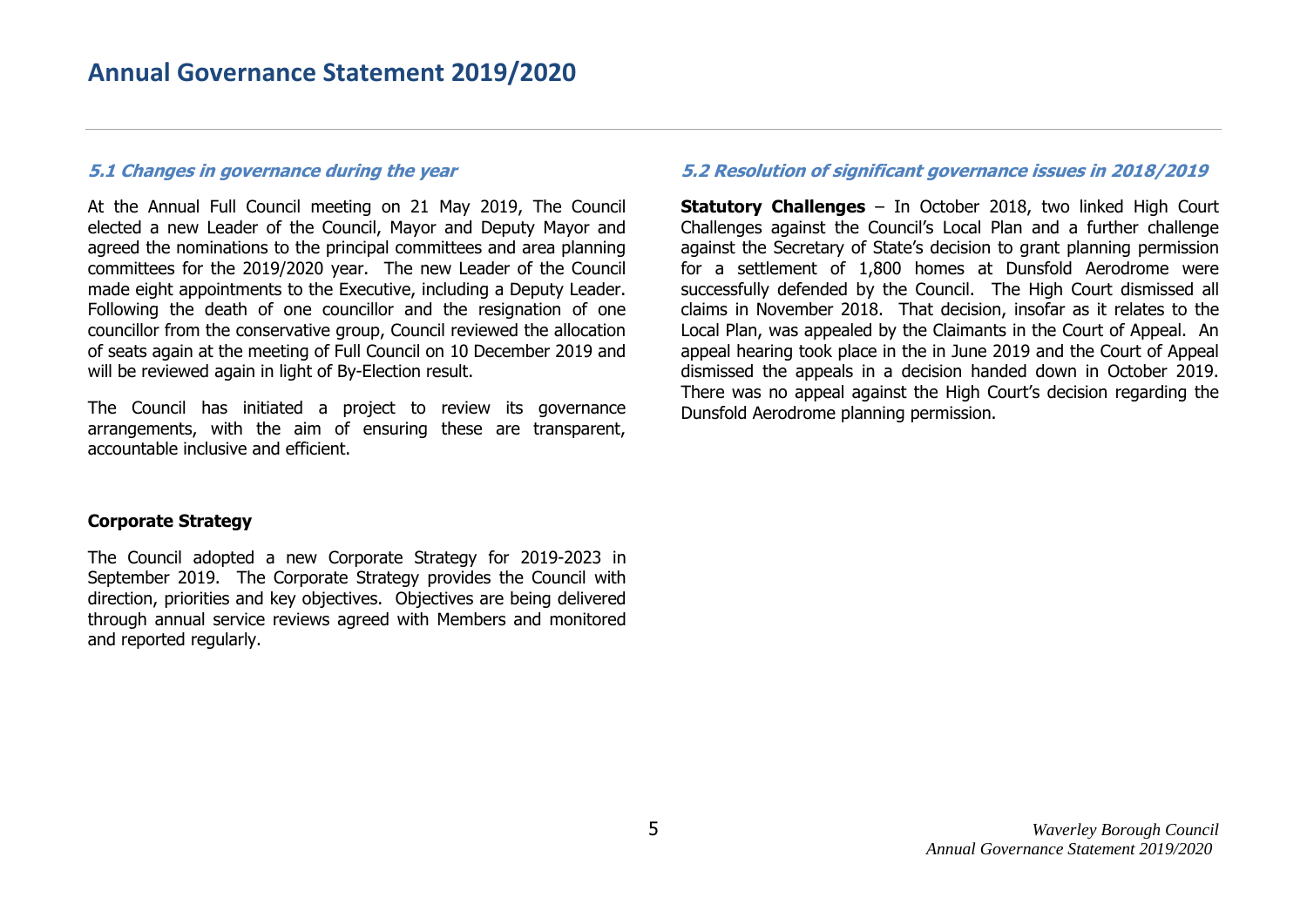### **5.3 Significant operational events in 2019/2020**

**Capital Strategy** – the Council strengthened its Capital Strategy in February 2020 with the adoption of the Property Investment Strategy as set out below. The Capital Strategy provides a framework for planning and decision making to ensure capital expenditure and investment decisions are affordable, prudent and sustainable. It brings together detailed policies, procedures and plans relating to cash investments and property assets.

**Property Investment Strategy – the Council adopted a Property** Investment Strategy in February 2020 for the General Fund. This sets out the basis the Council intends to:

Make property investments (through purchase or development)

Provide on-going management of the investment property portfolio

Report portfolio performance to Officers and Councillors

**Risk Management** – through in-house training and facilitated workshops members of the Executive, Audit Committee and senior management received practical guidance to develop the Council's Risk Management Strategy. This built on work done in 2018/2019 to adopt a Risk Appetite Statement**.**

#### **5.4 Other governance issues arising during 2019/2020 include:**

**Statutory Challenges** – None arising during the year.

**Other issues** – At each Audit Committee the officers and the Audit Committee members have reviewed the governance arrangements and no further significant governance issues were identified.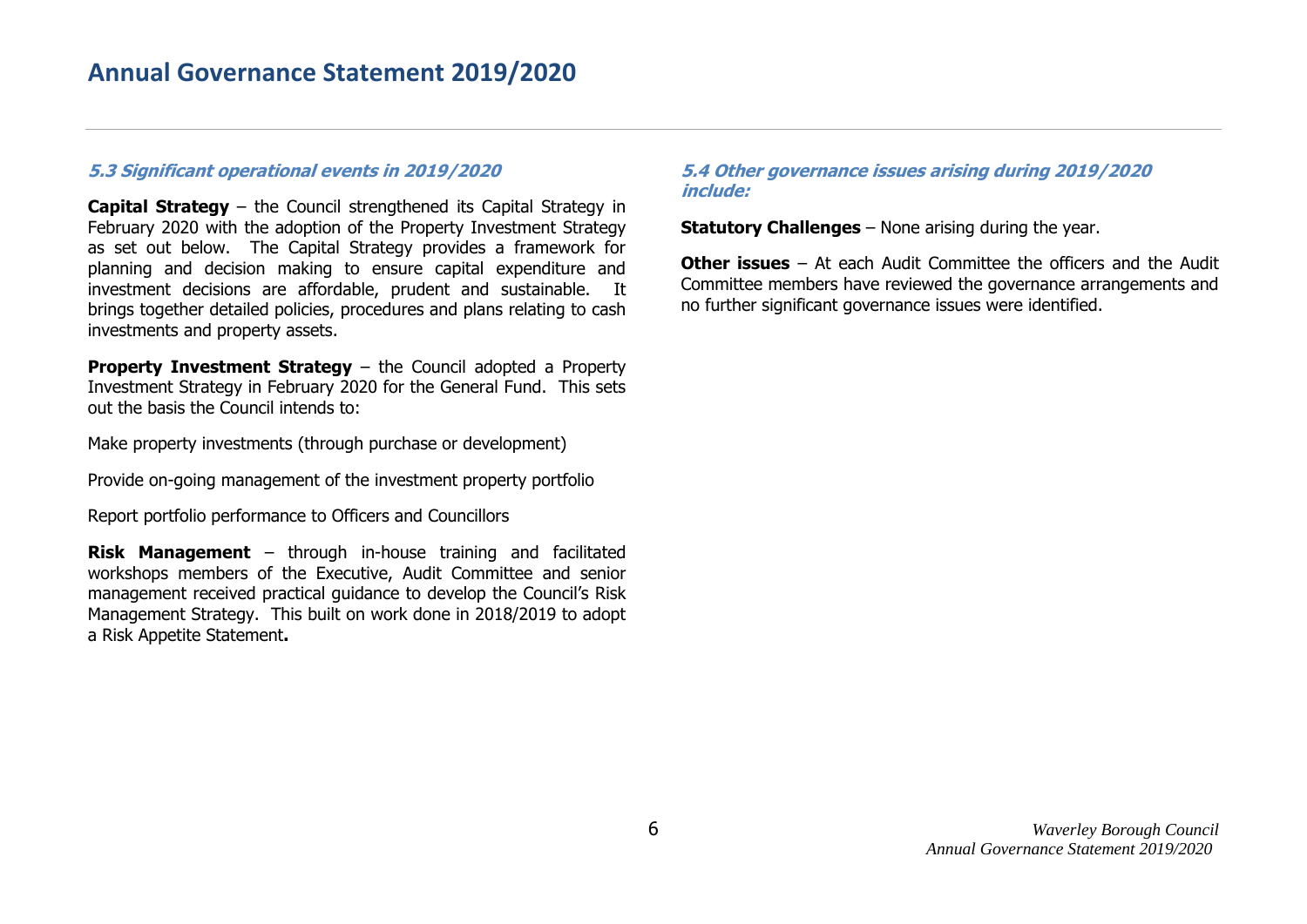## **6. Audit Committee seeking assurance**

The Audit Committee has responsibility for requesting and receiving reports that deal with issues that are key to good governance. It met four times in 2019/2020, considering a wide range of governance issues.

| <b>Audit Committee Work Programme for 2019/2020</b>                                                            |                                                                                                  |                                                                                                                        |                                                                                                    |  |  |
|----------------------------------------------------------------------------------------------------------------|--------------------------------------------------------------------------------------------------|------------------------------------------------------------------------------------------------------------------------|----------------------------------------------------------------------------------------------------|--|--|
| <b>July 2019</b>                                                                                               | September 2019                                                                                   | <b>November 2019</b>                                                                                                   | <b>March 2020</b>                                                                                  |  |  |
| Review the progress of the Internal<br>Audit Plans for 2018/19 and 2019/20                                     | Review the progress of the Internal<br>Audit Plan for 2019/20                                    | Review the progress of the Internal<br>Audit Plan for 2019/20                                                          | Review the progress of the Internal<br>Audit Plan for 2019/20                                      |  |  |
| the<br><b>Review</b><br>the<br>progress<br>on<br>implementation of Internal<br>Audit<br><b>Recommendations</b> | the<br>the<br>Review<br>progress<br>on<br>implementation of Internal<br>Audit<br>Recommendations | the<br>Review<br>the<br>progress<br>on<br>implementation of Internal<br>Audit<br><b>Recommendations</b>                | the<br>Review<br>the<br>progress<br>on<br>implementation of Internal<br>Audit  <br>Recommendations |  |  |
| Review the External Audit Findings<br>Report (including Value for Money)                                       | Received an update on the work being<br>done in investigating fraud                              | Received an update on the work being<br>done in investigating fraud                                                    | Received an update on the work being<br>done in investigating fraud                                |  |  |
| Consider and approve the Statement<br>of Accounts 2018/19                                                      | Received and commented on Annual<br>Audit Letter for 2018/19 from Grant<br>Thornton              | Recommend the adoption of the<br>update to the Financial Regulations<br>and any changes to the scheme of<br>delegation | Draft Annual Governance Statement<br>for 2019/20                                                   |  |  |
| Consider and approve the Annual<br>Governance Statement for 2018/19                                            | Received a<br>verbal update on risk<br>management                                                | the<br>Recommend<br>amendments<br>to<br><b>Contract Procurement Rules</b>                                              | Approve proposed Internal Audit Plan<br>for 2020/21                                                |  |  |
| Consider and approve the Letter of<br>Representation for 2018/19                                               |                                                                                                  | Received a Brexit briefing note                                                                                        | Receive the External Audit Grants and<br><b>Returns Certification Report</b>                       |  |  |
|                                                                                                                |                                                                                                  | Recommends to Council that the Tax<br>Strategy be approved.                                                            | Review<br>External<br>Audit<br>proposed<br>External Audit Plan for 2020/21                         |  |  |
|                                                                                                                |                                                                                                  | Received a verbal update on debt<br>recovery                                                                           |                                                                                                    |  |  |
| Considered any significant governance<br><b>issues</b>                                                         | Considered any significant governance<br><b>issues</b>                                           | Considered any significant governance<br>issues                                                                        | Considered any significant governance<br>issues                                                    |  |  |
| Review the recurrent work programme                                                                            | Review the recurrent work programme                                                              | Review the recurrent work programme                                                                                    | Review the recurrent work programme                                                                |  |  |
|                                                                                                                |                                                                                                  |                                                                                                                        |                                                                                                    |  |  |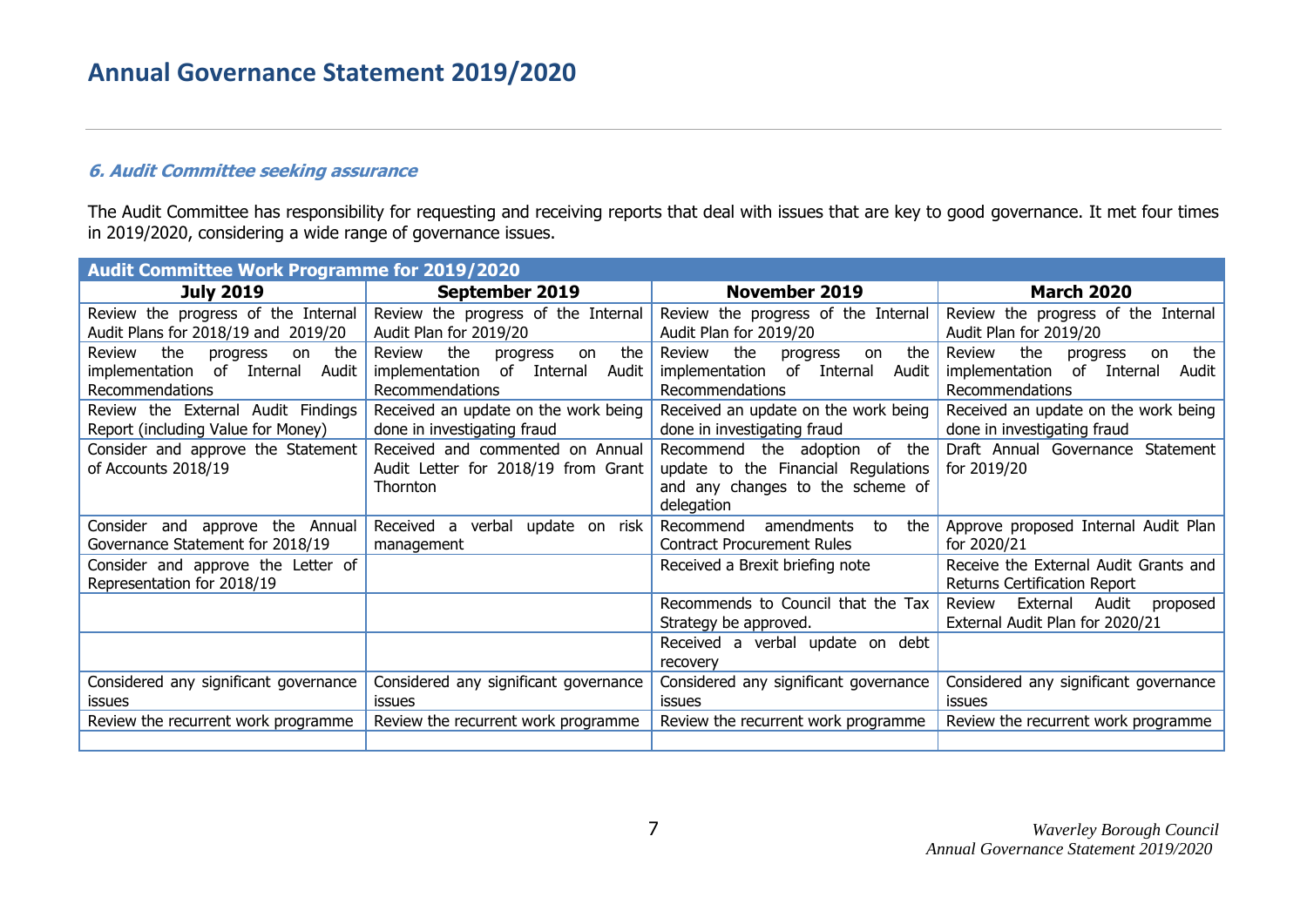The Audit Committee considers each year how effective it has been in overseeing the Council's governance arrangements and submits an annual report to Council that summarises its work and allows the Council to take comfort that key governance processes are being reviewed.

#### **7. Managing key risks**

All Councillors and Officers are responsible for ensuring that risk implications are considered in the decisions they take in accordance with the Council's `risk appetite' as detailed in the Risk Appetite Statement.

The successful delivery of the Corporate Strategy Objectives depends on the Council's ability to manage and tolerate risk where it cannot be eliminated altogether. Significant risks that may be potentially damaging to the achievement of the objectives are recorded in the Corporate Risk Register.

The Senior Management Team regularly reviews and updates the Corporate Risk Register and is required to state positively the level of assurance they can place upon the controls that mitigate risks. If the residual risk exceeds the 'risk appetite', managers are required to consider whether cost effective actions that will reduce the likelihood and/or impact of the risk occurring can be introduced. The Risk Register is reviewed by the Audit Committee and used to inform the Internal Audit Plan for annual audit planning.

The Audit Committee will continue to review the governance arrangements to ensure they are fit for purpose in managing key risks.

#### **8. Managing the risk of fraud**

The Anti-fraud, Bribery and Corruption Policy, Prosecution Policy, Whistleblowing Policy and Anti-Money Laundering Policy were all reviewed, updated and agreed by the Audit Committee. Any issues

raised relating to these policies are dealt with by the appropriate responsible Officers in accordance with the requirements of each policy. The policies are available on the Council's website and intranet.

The Council has in place a resource to investigate and deter fraud, in particular in relation to housing tenancy fraud where used for personal gain by the tenant. This work results in freeing-up properties to be made available for others on the waiting list for social housing.

### **9. Anti-Fraud and Corruption Statement**

The Council is committed to the highest possible standards of honesty, openness and accountability.

It will ensure that internal procedures are in place to identify, deter and prevent the risk of fraud and corruption and maintain clear and well publicised arrangements for receiving and investigating issues raised through its governance policies.

The Council will pursue appropriate action, including the recovery of any losses it has suffered, where fraud and corruption has been identified.

## **10. Responsible Chief Financial Officer**

A Strategic Director is the Chief Financial Officer (CFO) (the 'Section 151 Officer'). The CFO has responsibility for delivering and overseeing the Council's financial management arrangements and has responsibility for the Finance Team and Internal Audit. The role conforms to the good practice requirements in the CIPFA Statement on the Role of the Chief Financial Officer in Local Government.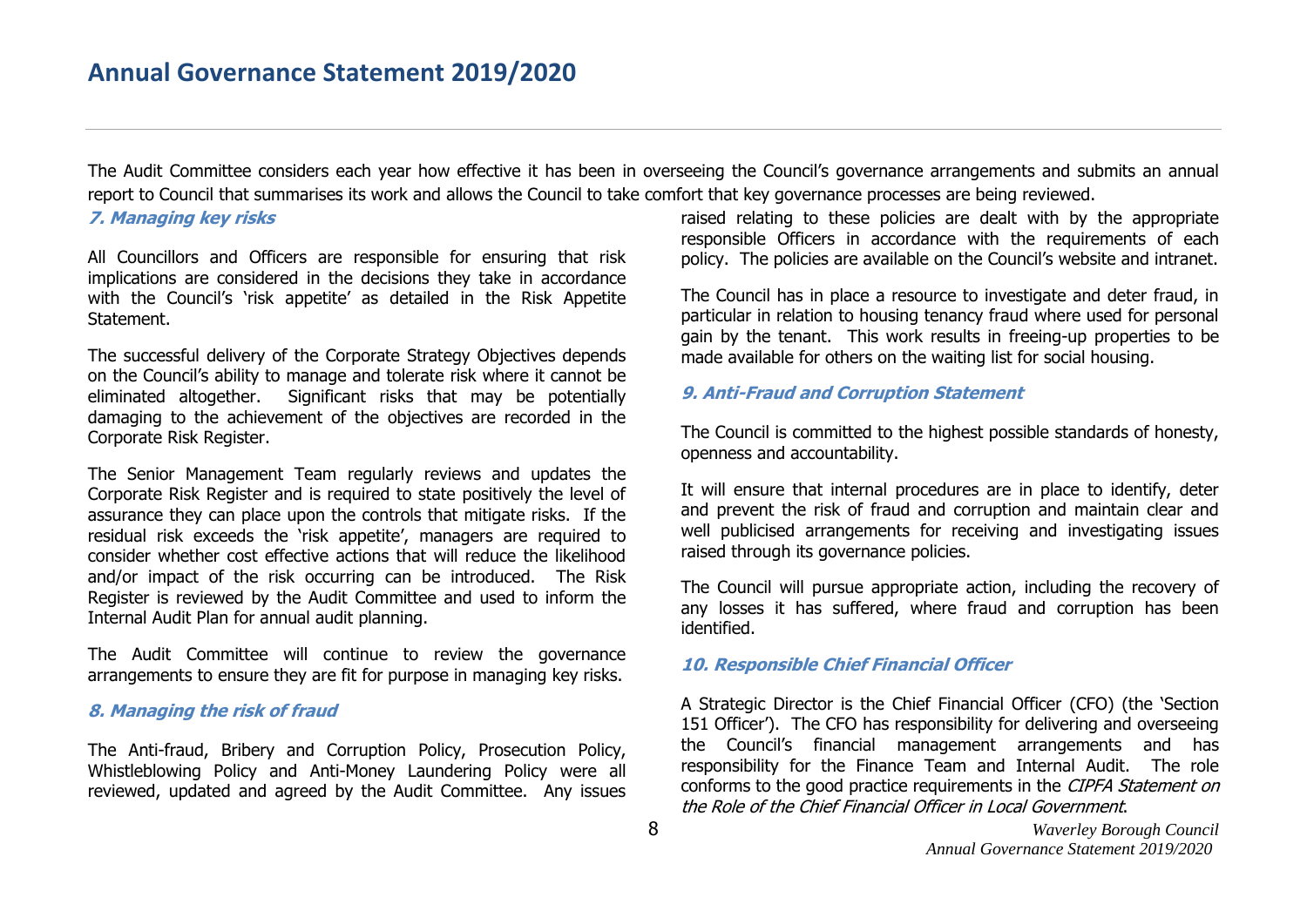The CFO has been involved in reviewing the governance framework and preparing this Statement and is satisfied with the arrangements that are in place for managing finances, considers the system of internal control works effectively and that no matters of significance have been omitted from this Statement.

#### **11. Internal and External Audit assurance**

The Council receives a substantial amount of assurance from the work that is undertaken by its Internal Audit Service and External Auditors (Grant Thornton LLP).

## **12. Internal Audit**

The Council considers its Internal Audit team to be a key component of its governance framework that:

- Provides independent, risk-based and objective assurance, advice and insight to the Council on its operations
- enhances and protects value, by assisting management improve the delivery of the Council's objectives and operations through evaluating and challenging the effectiveness of risk management, control and governance processes.

Each year the Audit Committee reviews the Internal Audit Charter, which sets out the internal audit role and its responsibilities and clarifies its independence, and aligns it to the *Public Sector Internal* Audit Standards (PSIAS).

The Internal Audit Manager reports to the Strategic Director (Section 151 Officer) but to maintain independence and objectivity of the Internal Audit service also has direct access to the Chief Executive, the Audit Committee and its Chairman.

The Internal Audit Manager has stated in their Internal Audit Annual report that there were no constraints placed upon them in respect of determining overall audit coverage, audit methodology, the delivery of the audit plan or proposing actions for improvement or forming opinions on individual audit reports issued.

One of the key assurance statements the Council receives is the annual Internal Audit report. This report includes the opinion of the Internal Audit Manager on the Council's control environment based on the work that has been completed throughout the 2019/2020 year.

The opinion for the 12-month period ending March 2020 is shown below:

- The organisation has an adequate and effective framework for risk management, governance and internal control.
- The internal audit work has identified further enhancements to the framework of risk management, governance and internal control to ensure that it remains adequate and effective.

The Internal Audit Manager is not aware of any significant changes having occurred across the Council's internal control environment between April 2019 and the approval of this Statement.

## **13. External Audit**

The Council's external auditors are appointed by Public Sector Audit Appointments Limited (PSAA). Grant Thornton LLP were appointed by PSAA to undertake the Council's external audit.

The external auditor has issued an unqualified opinion on the Council's arrangements for securing economy, efficiency and effectiveness (value for money) and in the use of its resources.